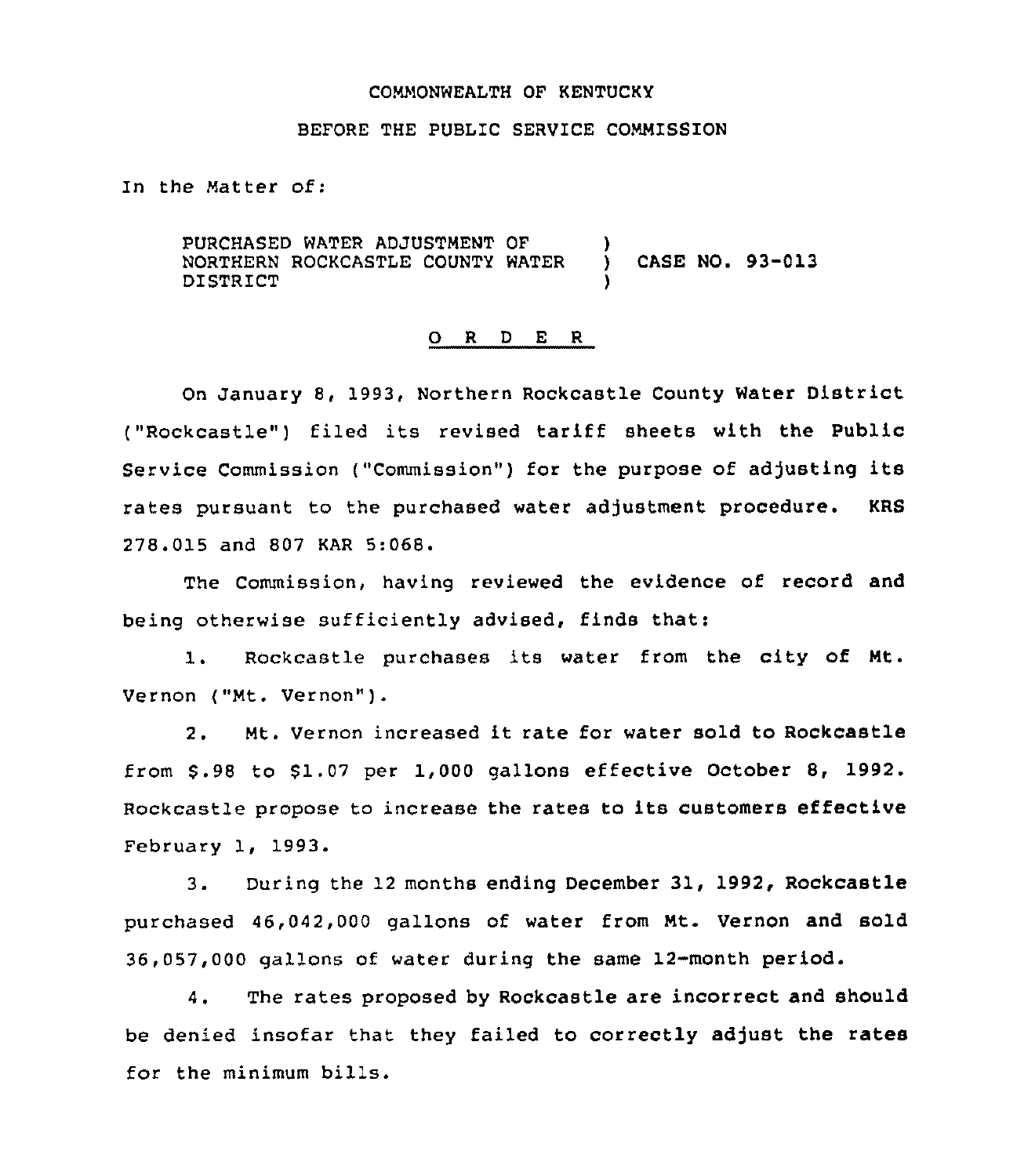5. The increase in the cost of purchased water is \$4,144 resulting in a purchased water adjustment of 12 cents per 1,000 gallons. Based on an average monthly usage of 5,000 gallons, the average bill of rockcastle customers would increase 60 cents from \$18.45 to \$19.05, or 3.25 percent.

6. The purchased water adjustment of 12 cents per 1,000 gallons and the rates in Appendix A are fair, just, and reasonable and should be approved.

IT IS THEREFORE ORDERED that:

1. The rates proposed by Rockcastle are denied.

2. The purchased water adjustment of 12 cents per 1,000 gallons of water and the rates in Appendix A, attached hereto and incorporated herein, are approved for service rendered on and after February 1, 1993.

3. within 30 days of the date of this Order, Rockcastle shall file revised tariff sheets setting out the rates approved herein.

4. Within 30 days of the date of this Order, Rockcastle shall file <sup>a</sup> copy of the notice to its customers and verification that such notice has been given.

Done at Frankfort, Kentucky, this 21st day of January, 1993.

ATTEST: on Mills

Executive Director

PUBLIC SERVICE COMMISSION Taleman Vice Ghairman